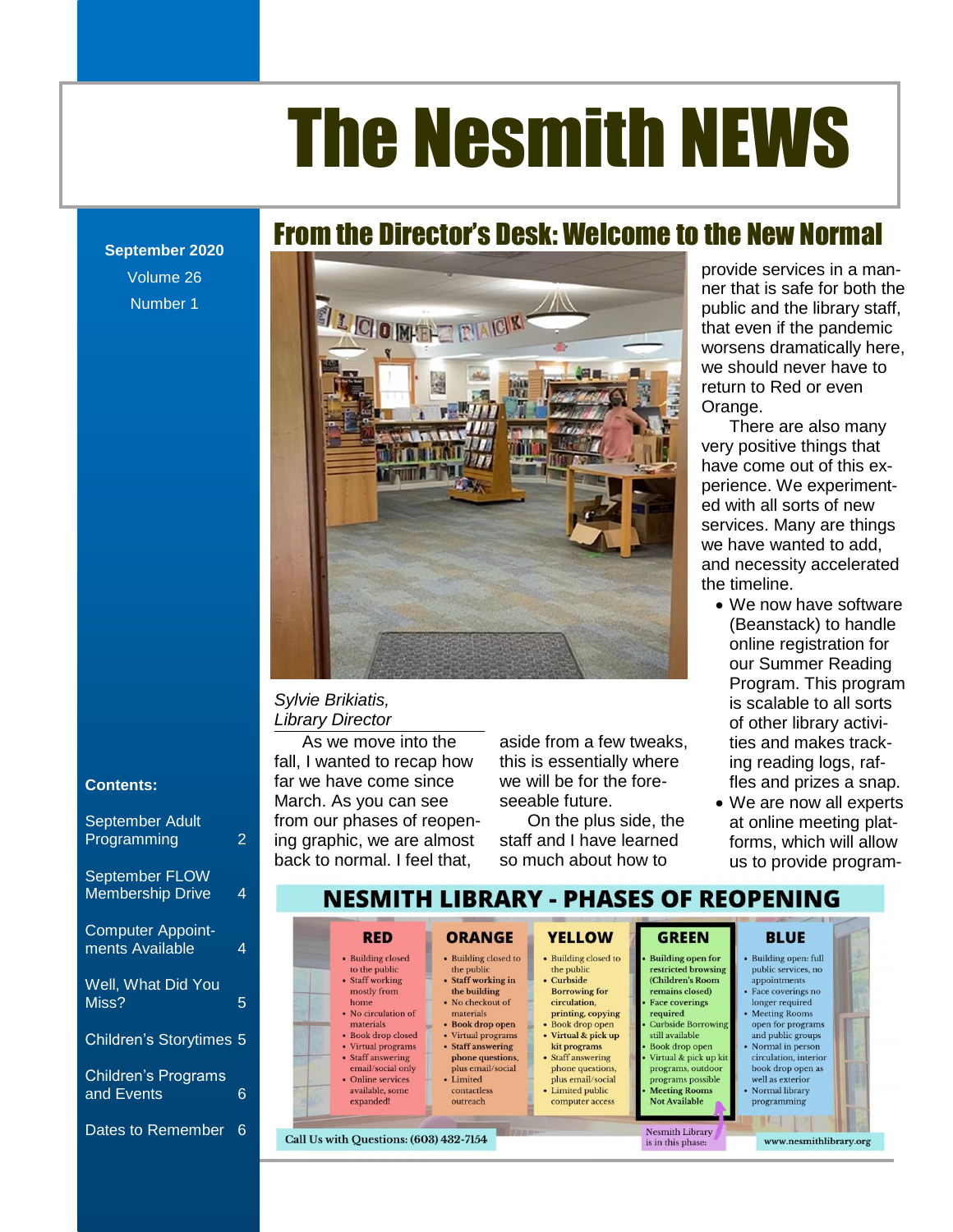ming not just during a pandemic but in other situations as well, like bad weather or to make speakers available to a larger audience, etc.

- We've added an **Ask a Librarian** webchat function to our website the gives our community another way to interact with our staff, which may be more convenient for some.
- The children's staff introduced Mystery Bags. These have become so popular that we have expanded the service to all our patrons and created an [online](https://docs.google.com/forms/d/e/1FAIpQLSdocRC81u78k_W2q4TXATClKIE-lb4kT8K8u4v4JOGW-Vp7kg/viewform)  [form to request a bag.](https://docs.google.com/forms/d/e/1FAIpQLSdocRC81u78k_W2q4TXATClKIE-lb4kT8K8u4v4JOGW-Vp7kg/viewform) For those who are unfamiliar, you can fill out the form or call the library, let us know what your interests are, and any other

pertinent information, and we will pick out books, movies, or other materials for you to check out and pick up here. We will do the browsing for you.

• We will be adding more picnic tables to the library grounds to provide space for people to use devices, have a quick meeting, do homework, or just enjoy a few moments on a nice day. Our Wi-Fi is accessible from the parking lot and around the building, with the password posted on our doors.

The children's staff is working closely with parent groups as school is reopening to ensure we

are doing everything we can to make this very unusual school year easier.

As a director, I am in awe of how my staff has been able to pivot and think outside the box to bring essential services to our community.

While we are all looking forward to the day we can open our doors wide and without restrictions, we are very happy to be able to welcome members of our community back to the library, even in these altered conditions. In the meantime, please do not hesitate to contact us if there is something you need. We'll try our best to find a way to get it done.

**Limited browsing in the building Monday – Friday 10:00 a.m. – 1:00 p.m. Computer appointments available Monday – Saturday. Call for appointments. Curbside service Monday – Thursday 10:00 a.m. – 7:00 p.m., Friday 10:00 a.m. – 4:00 p.m., Saturday 10:00 a.m. – 3:00 p.m.**

### September Adult Programming

*Maria Schroeter, Adult Programming Librarian*

**Commer is over, and it's on to Contents** all who participated, and a huge fall! We had a great (virtual) Summer Reading Program with an enthusiastic, albeit smaller than usual, group of participants. Patrons learned to make cocktails and mocktails, explored Antarctica, discovered fierce females in art, dabbled in watercolors, and finished with an entertaining game of trivia. It was a wonderful series of programs, but I'm really looking forward to when we can once again meet in person! Thank you to thank you to the Friends of the Library of Windham (FLOW), who

The News, Ne had a great (virtual) Sum- our fantastic prizes! I couldn't do Reading Program with an en-<br>Reading Program with an en-<br>
this without their generous backing. supported my programming and our fantastic prizes! I couldn't do

#### **Nesmith Library Book Group**

The Reference Corner: Pollution [.........................................................................................................](file:///C:/Users/Joyce/Documents/Nesmith/2013/Feb%202013/NN02_13.doc%23_Toc347430553)**Error! Bookmark not defined.** tails, explored Antarctica, Group will meet on Wednesday, Enterthelium of the first results in the first of the vered fierce females in art, September 9, and this month we've [From the Children's Room: February Vacation Programs](file:///C:/Users/Joyce/Documents/Nesmith/2013/Feb%202013/NN02_13.doc%23_Toc347430556) ...................................................................**Error! Bookmark not defined.** Toddler Story Time [..............................................................................................................................](file:///C:/Users/Joyce/Documents/Nesmith/2013/Feb%202013/NN02_13.doc%23_Toc347430557)**Error! Bookmark not defined.** While an entertaining game of Lee by Jean Kwok. This month, we **but all that if the company of the first** It was a wonderful series of nope to meet in person (socially and the control of the control of the control of The Network II is easily contained the Newson Control of the Newson Control of the Newson Control of the Network y of Windham (FLOW), who have a chance to read the book, no The Nesmith Library Book Group will meet on Wednesday, been reading *Searching for Sylvie Lee* by Jean Kwok. This month, we hope to meet in person (socially distancing outside, of course.) I'll be emailing the group the week of September 6 with either a Zoom link, or the good news that we can indeed meet in person. If you didn't

Dreams [................................................................................................................................................](file:///C:/Users/Joyce/Documents/Nesmith/2013/Feb%202013/NN02_13.doc%23_Toc347430550)**Error! Bookmark not defined.** New Orleans Detroit Detroit in the United States of the United States of the United States of the United States of the United States of the United States of the United States of the United States of the United States of th sup or paraciparities. Factories **Reserved.** Entering book croup  $\overline{\phantom{a}}$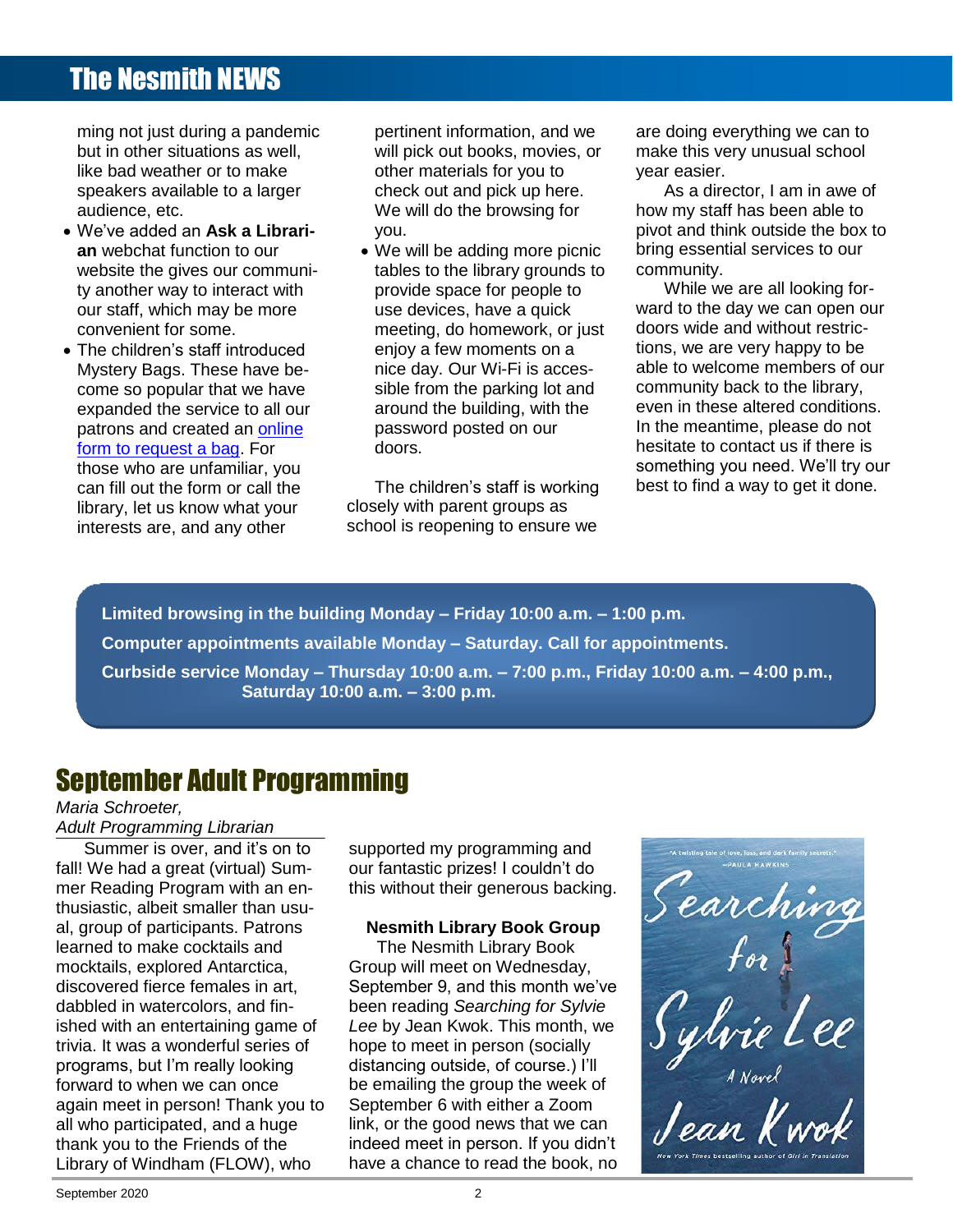worries! Come to the meeting and start with our next book (title to be revealed shortly) and mark your calendar! We meet every second Wednesday of the month at 6:30 p.m. To participate, you must have a Nesmith Library card or a card from one of the libraries in our consortium, you need to be over the age of 16, and you must register. Email me at [mschroeter@nesmith](mailto:mschroeter@nesmithlibrary.org) [library.org](mailto:mschroeter@nesmithlibrary.org) or call the library to sign up.

**Radio Turns 100**



Mike Morin, morning co-host on Frank FM's four New Hampshire radio stations, brings radio history alive in "Radio Turns 100: The Golden Age of Entertainment." In this on-demand video production, Mike has collected short clips from some of the greatest radio entertainers of the past century. His slide and audio presentation is a tribute to radio and includes such luminaries as Milton Berle, Jack Benny, Groucho Marx, and Orson Welles, in addition to several memorable Boston radio personalities. Yeah, Mike's got stories… many of which surprised HIM when he unearthed them! Take a sneak peek at this entertaining and revealing program though this trailer: [https://www.youtube.com/watch?v=](https://www.youtube.com/watch?v=rOr7ANy8q-w) [rOr7ANy8q-w.](https://www.youtube.com/watch?v=rOr7ANy8q-w)

As a broadcaster in his  $50<sup>th</sup>$ year, Mike has lived and worked during half of radio's existence and has insider stories both from afar

and up close and very personal. In addition to radio, Mike has been a TV weatherman, candlepin bowling TV host for nine years, and since 2004, has written 550 essays as a humor columnist for the Nashua Telegraph. He's also authored two books, with a third under construction. In 2013, the National Society of Newspaper Columnists recognized him with its Will Rogers Humanitarian Award.

This program will be available for viewing anytime from September 14 to 23. Please email me at [mschroeter@nesmithlibrary.org](mailto:mschroeter@nesmithlibrary.org) for the link and the password to this presentation.

#### **Artisan Bread**



Join us (virtually) on Tuesday, September 29 at 6:00 p.m. for a program that is sure to make your house smell amazing…Artisan Bread in Five Minutes with Liz Barbour from The Creative Feast! This no-knead five-minute artisan bread is truly the easiest bread you will ever bake – even if you have never baked bread before! This class will focus on the "Master Recipe" from the best-selling cookbook, *Artisan Bread in Five Minutes a Day*, which uses only four ingredients and there is no kneading required! You will make the dough once and then bake a fresh loaf every day for four days...all with only five minutes of effort! Liz invites students to make their first batch of dough along with her during class. Ingredient and equipment list will be sent to students upon registration.



Liz Barbour has been cooking professionally in the Boston area since 1992 and started The Creative Feast in 2004. Liz's cooking demonstrations and recipes have been featured on *New Hampshire Chronicle*, Channel 9's "Cooks Corner" and in various publications including *New Hampshire Magazine*. In 2017 Liz published her first cookbook, *Beautifully Delicious: Cooking with Herbs and Edible Flowers*.

Thank you to FLOW for generously sponsoring this program!

This online Zoom program is for ages 16 and up, and registration is required. Register online by visiting [www.nesmithlibrary.org/](http://www.nesmithlibrary.org/calendar) [calendar.](http://www.nesmithlibrary.org/calendar) After registering, you will receive a confirmation email containing information about joining the webinar.

If you have any questions about registration for any of these adult programs, please call the Nesmith Library at 432-7154 or email Adult Programming Librarian Maria at [mschroeter@nesmith](mailto:mschroeter@nesmithlibrary.org) [library.org.](mailto:mschroeter@nesmithlibrary.org)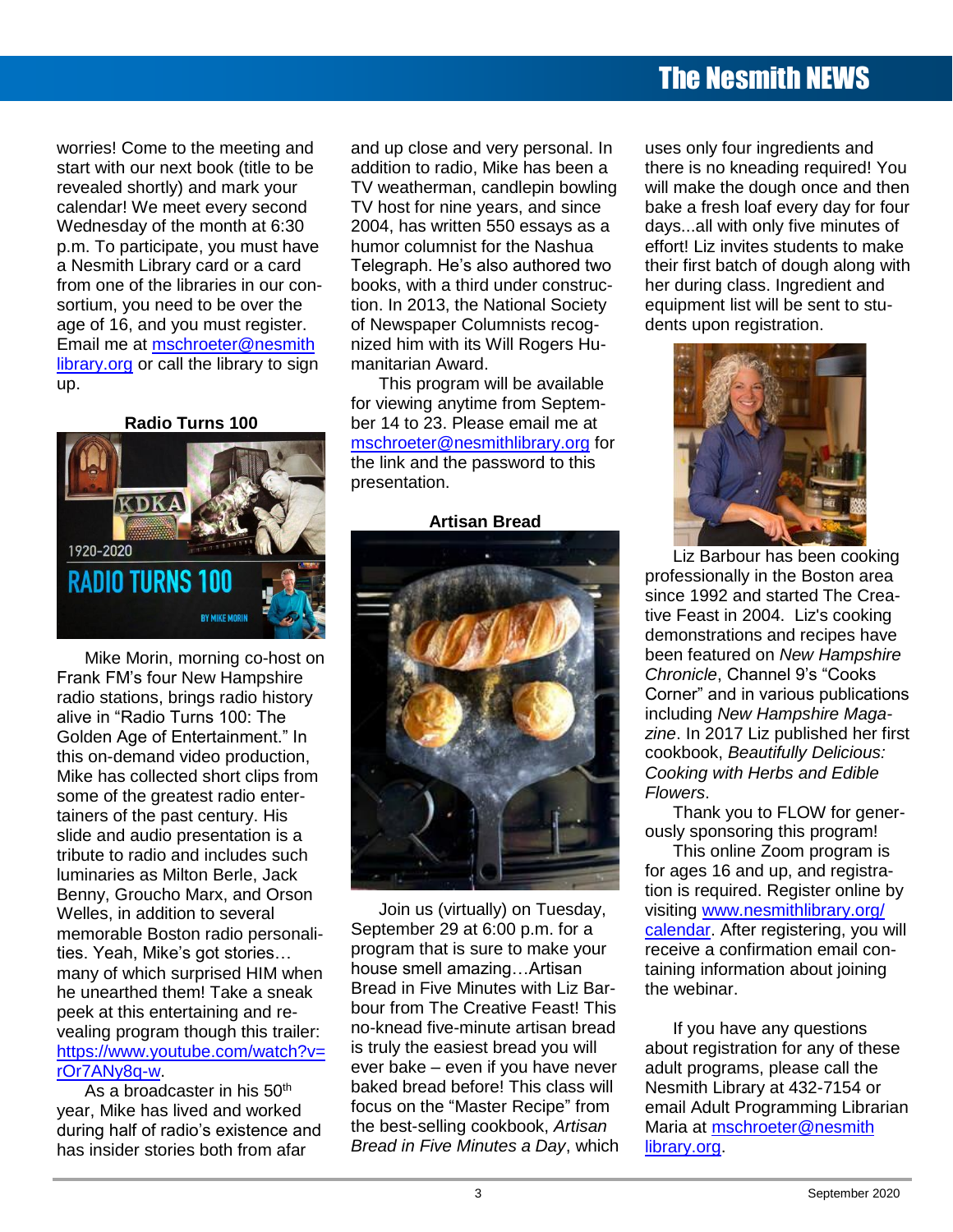### September FLOW Membership Drive

#### *Michelle Tieman,*

*Friends of the Library of Windham*

As many of you know, FLOW is a non-profit organization made up of volunteers who work together to support the Nesmith Library. For more than 50 years, FLOW has been providing funds to enhance programs and updates to the library like the handicapped accessible doors, projection system, portable sound system, LED lighting, ADA approved picnic tables for outdoor seating (coming soon), and new study pods (coming soon).

All that we do would not be possible without the help of community members like you! Unfortunately, due to Covid-19, we had to cancel the annual Strawberry Festival and Book Fair this year – our biggest fundraiser of the year. In lieu of the festival, we are pleased to announce the September FLOW Membership Drive.

We have many exciting new changes to share with you including a brand new website, 12-

month rolling membership plans, new payment options, and new benefits for our cherished members. New and renewal members will be given three membership plans to choose from which include discounts on FLOW events, book fair coupons, and even some free gifts! And that's not all! We have a scannable FLOW membership card and keycard tag to give to you that will link to your own personal account information. No more waiting in long lines at FLOW events to verify your membership. Our members will still enjoy priority registration for FLOW events like the Winter Crafts Workshop and Build a Buddy Event. But now, it is even easier to sign up using digital sign up forms through our exclusive members only pages on our website.

Want to learn more? Simply visit our website at [https://www.flow](https://www.flowwindham.org/) [windham.org](https://www.flowwindham.org/) or email Michelle Tieman at [vp@flowwindham.org.](mailto:vp@flowwindham.org) Thank you, Windham, for you continued support of FLOW and the Nesmith Library.



### Computer Appointments Available



Computer appointments are now available!

The Nesmith Library is accepting appointments for computer use at the library Monday through Saturday. Please call the library at 432-7154 to book a time slot. Appointments are limited to one hour per person per day.

Please arrive at the front door at your scheduled time, and a staff member will let you in. Face coverings are required at all times while inside the building. Hand sanitizer is available at the front door. Staff assistance may be unavailable due to social distancing requirements.

Please ask any questions when making your appointment, so that we can provide the best level of safe service for everyone.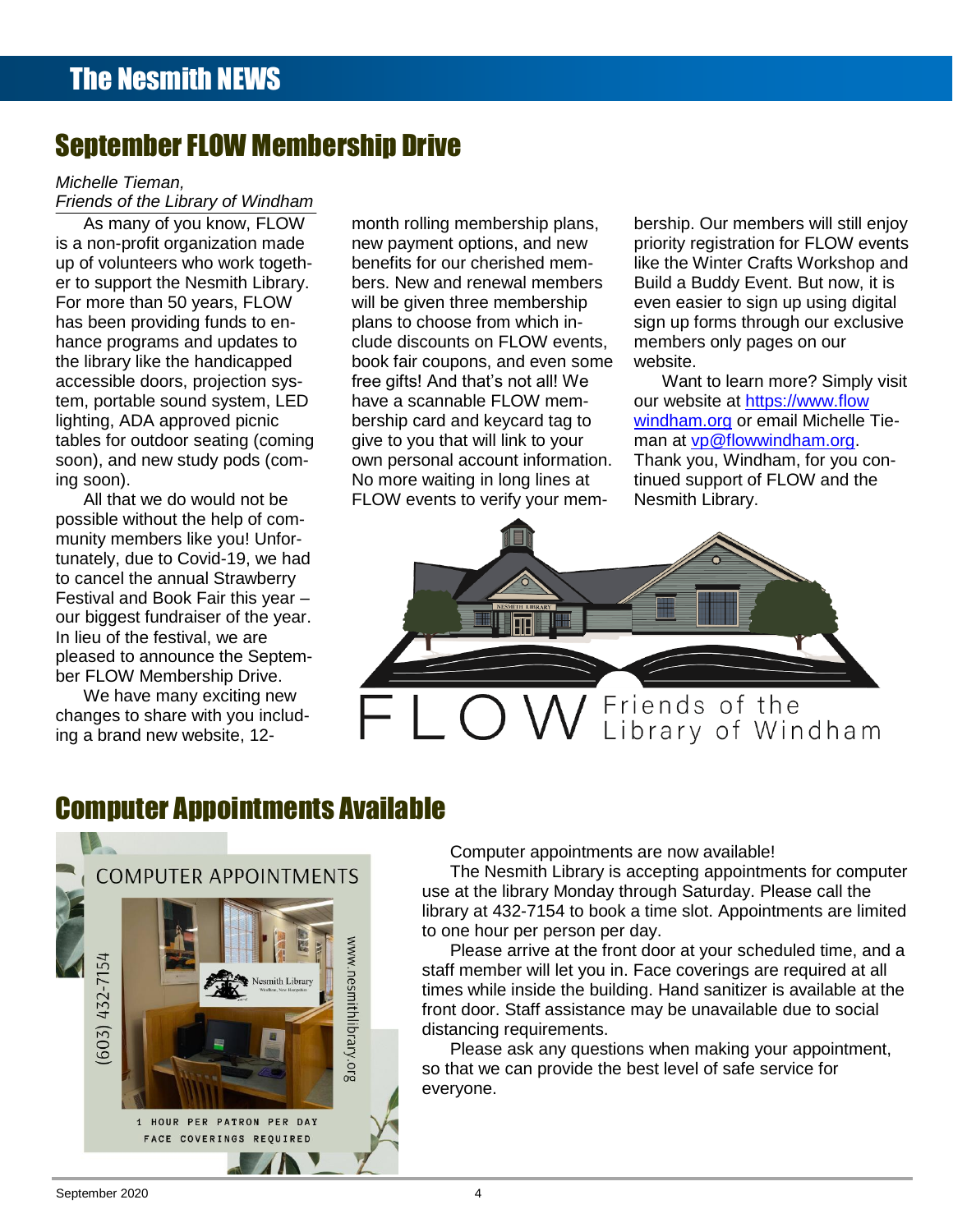### Well, What Did You Miss?

*Molly Pevna, Youth Services Librarian*

You haven't seen it yet, you haven't had the chance, because it's only the beginning of September! We're still figuring it out as it goes here in young adult land, but that doesn't mean we don't have some tricks up our sleeve.

School is coming whether we're ready for it or not, so we have **Teen Back to School Takeaway Kits: Pandemic Edition** that are available for pick up September 2 during curbside hours (10:00 a.m. – 7:00 p.m.) while supplies last. The kits have everything you need to keep you

as safe and sane as possible while returning to school!



We also will be having our first ever **Introduction to Teen Advisory Group (TAG)** meeting on Tuesday, September 15 at 6:30 p.m. outside on the library lawn. We'll be socially distancing, and masks are required. But we will have snacks! Is it even a real teen program if we don't have snacks?

As school starts we're all adjusting to yet another new normal. If you or someone you know needs some extra help on a school project, research or just someone different to chat to, please don't hesitate to reach out to Molly, the teen librarian. I can be reached at the library, or you can email me at [mpevna@nesmithlibrary.org.](mailto:mpevna@nesmithlibrary.org) As always, you can also email if you have any questions about our ongoing procedures and programs. Please check our website or social media for the most up to date de-

### Children's Storytimes

*Azra Palo, Head of Youth Services*

> **Toddler Storytime** Mondays at 10:30 a.m. Outside, weather permitting. Registration online necessary.



Join us for Toddler Storyttime with Miss Chris starting Monday, August 31. We will read stories, sing, and dance. This program is for toddlers ages 18 months to three years accompanied by an adult caregiver. Toddler Storytime lasts approximately 20-25 minutes. Masks required. Social distancing will be in place. Please email Chris Savukinas [csavukinas](mailto:csavukinas@nesmithlibrary.org) [@nesmithlibrary.org](mailto:csavukinas@nesmithlibrary.org) with any questions.

### **Busy Bees Baby Storytime**

Wednesdays at 10:30 a.m. Outside, weather permitting. Registration online neces-

sary.

Ages: 0-18 months, with caregiver.

Come to Nesmith Library for Busy Bees Baby Storytime on the outdoor lawn areas of the library each Wednesday in September at 10:30 a.m., starting on Wednesday, September 2!



Join us for a socially safe storytime for the little ones. Registration is required, and patrons are asked to adhere to social distant spacing and posted library regulations. Please register only once per family and list the names and ages of children who will be attending. Please call the library or email Head of Youth Services Azra Palo [apalo@nesmith](mailto:apalo@nesmithlibrary.org)

[library.org](mailto:apalo@nesmithlibrary.org) if you will not be able to attend or have any questions.

#### **Preschool Storytime**

tails.

Registration online required. Ages: 3-5 years.

This is a VIRTUAL program. It will be held online using Zoom, an app you can download onto a smartphone or tablet, or use through your computer browser.

We're inviting our storytime friends to join us in a Preschool Storytime via Zoom! This platform will allow for the children to directly interact with each other and with the librarian leading the storytime. Please email Youth Services Librarian Molly at mpeyna@ [nesmithlibrary.org](mailto:mpevna@nesmithlibrary.org) for questions or register on our website!